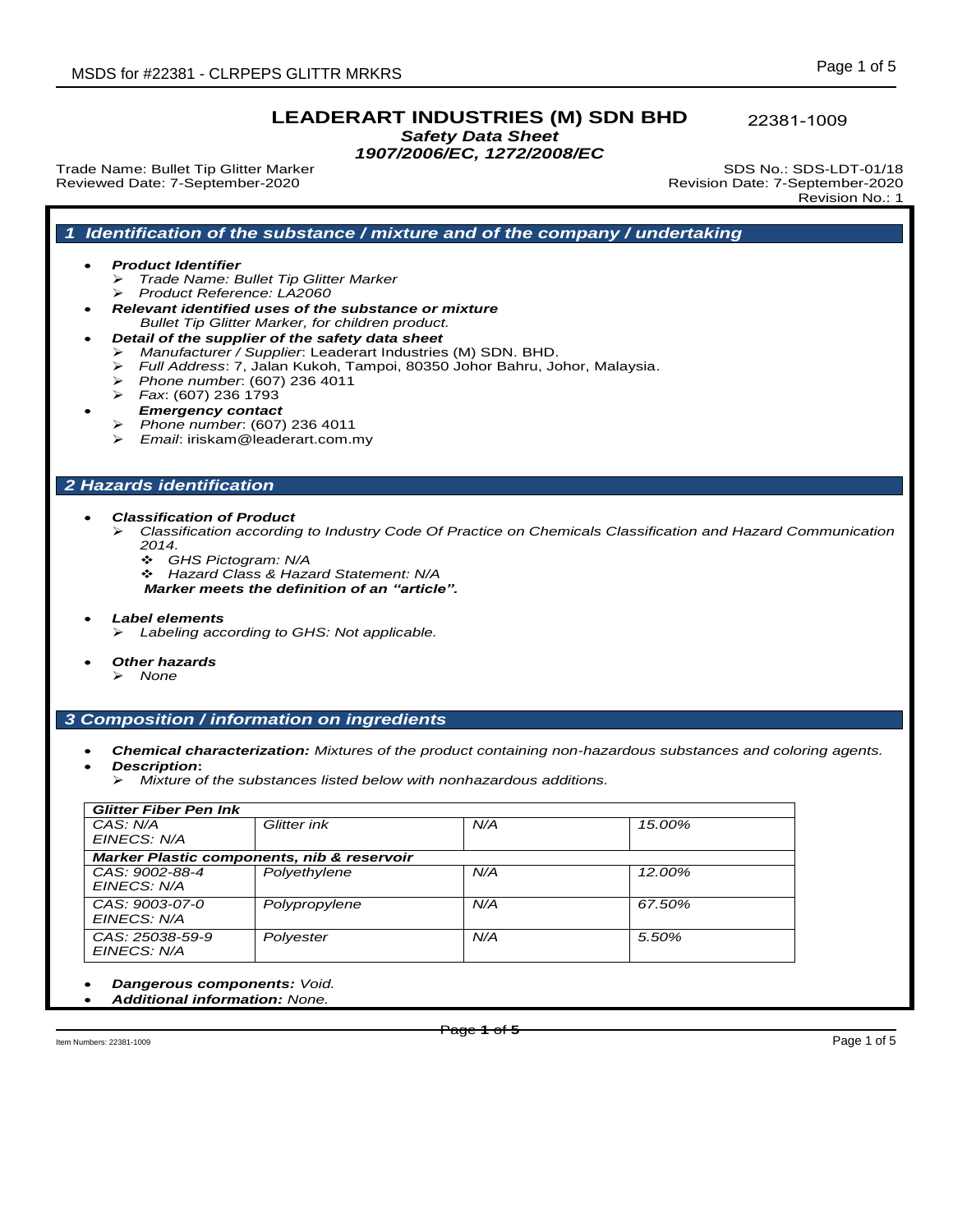*Safety Data Sheet*

*1907/2006/EC, 1272/2008/EC*

Trade Name: Bullet Tip Glitter Marker Subsection SDS No.: SDS-LDT-01/18 Reviewed Date: 7-September-2020 Revision Date: 7-September-2020

Revision No.: 1

## *4 First aid measures*

- *Description of first aid measure*
	- *After inhalation: Not applicable.*
	- *After skin contact: Generally the product does not irritate the skin.*
	- *After eye contact: Rinse opened eye for several minutes under running water.*
	- *After swallowing: Not applicable.*
- *Most important symptoms and effects, both acute and delayed*: *No further relevant information available.*
- *Indication of any immediate medical attention and special treatment needed*: *First aid is normally not required. If swallowed, obtain medical attention.*

#### *5 Firefighting measures*

- *Suitable extinguishing agents: CO<sup>2</sup> powder or water spray. Fight larger fires with water spray or alcohol resistant foam.*
- *Special hazards arising from the substance or mixture: No further relevant information available.*
- *Advice for firefighters*
	- *Protective equipment: No special measures required.*

## *6 Accidental release measures*

- *Personal precautions, protective equipment and emergency procedures*: *Not required.*
- *Environmental precautions*: *Not required.*
- *Methods and material for containment and cleaning up*: *Pick up & collect in suitable container for disposal. Reference to other sections*:
- *See section 7 for information on safe handling. See section 8 for information on personal protection equipment. See section 13 for disposal information.*

#### *7 Handling and storage*

- *Precautions for safe handling:*
	- *Information for safe handling: Not required.*
	- *Information about fire – and explosion protection: No special measures required.*
- *Conditions for safe storage:*
	- *Requirements to be met by storerooms and receptacles: No special requirements.*
	- *Information about storage in one common storage facility: Not required.*
	- *Further information about storage conditions: None.*

### *8 Exposure controls / personal protection*

- *Control parameters*
- *No occupational exposure limit assigned.*
- *Additional information about design of technical facilities: No further data; see section 7.*
- *Ingredients with limit values that require monitoring at the workplace: The product does not contain any relevant quantities of materials with critical values that have to be monitored at the workplace.*

Item Numbers: 22381-1009 Page 2 of 5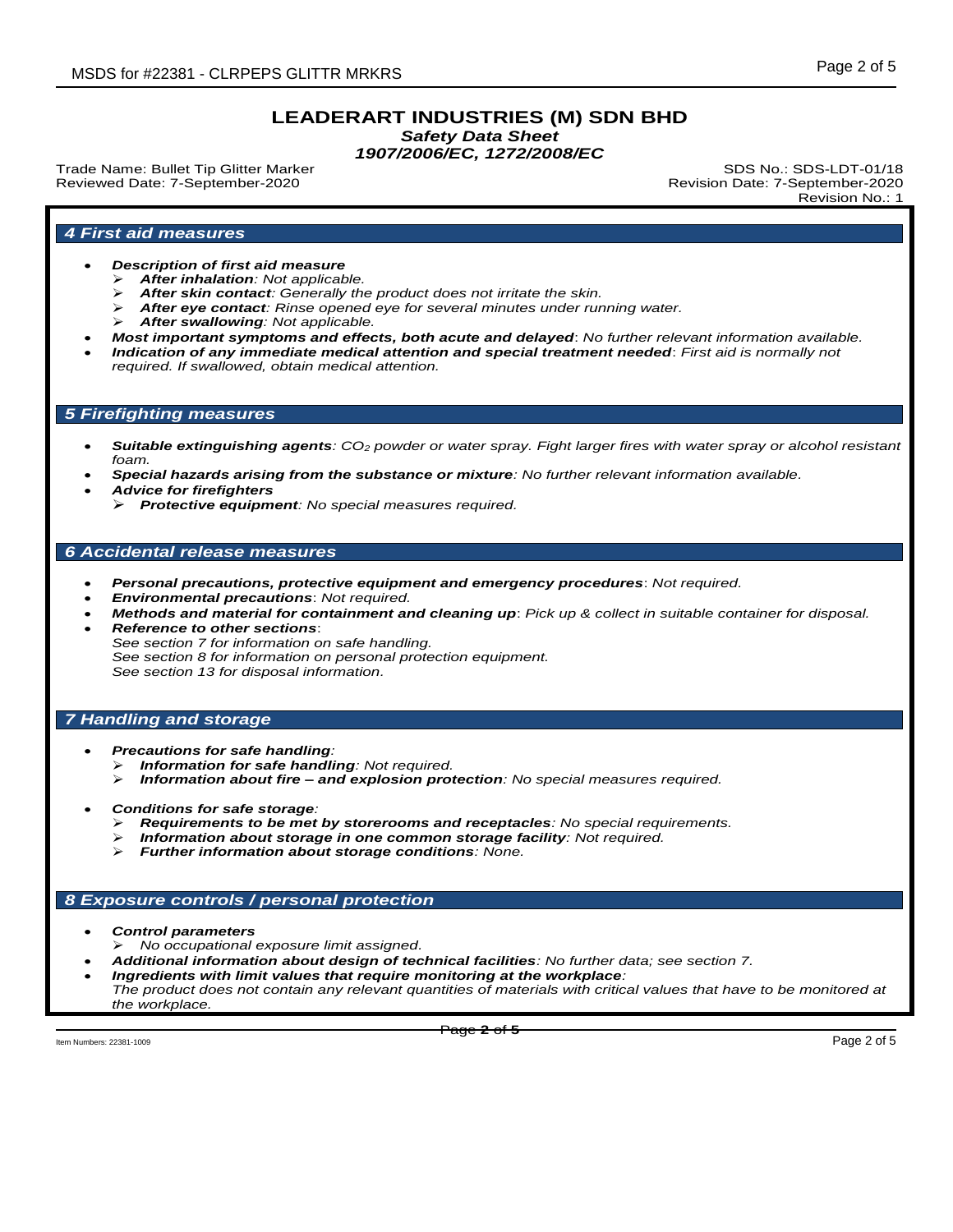*Safety Data Sheet*

*1907/2006/EC, 1272/2008/EC*

Trade Name: Bullet Tip Glitter Marker SDS No.: SDS-LDT-01/18 Reviewed Date: 7-September-2020 Revision Date: 7-September-2020

Revision No.: 1

- *Additional information: None.*
	- *Personal protective equipment:*
	- *General protective and hygienic measures: Not required.*
	- *Respiratory protection: Not required.*
	- *Protection of hands: Not required.*
	- *Eye protection: Not required.*

### *9 Physical and chemical properties*

- *Appearance: Solid.*
- *Odour: As per product characteristic.*
- *Odour threshold (ppm): Not applicable.*
- *pH: Not applicable.*
- *Melting point: > 165ºC.*
- *Freezing point: Not applicable.*
- *Initial boiling point / Boiling range: Not applicable.*
- *Flash Point: Not applicable.*
- *Evaporation rate: Not applicable.*
- *Flammability: Not available.*
- *Upper/Lower flammability or explosive limits: Not available.*
- *Vapour pressure at 20°C: Not applicable.*
- *Vapour density: Not applicable.*
- *Relative density: Less than 1.*
- *Solubility in / Miscibility with Water: Insoluble.*
- *Partition coefficient (n-octanol/water): Not applicable.*
- *Auto-ignition temperature: Not applicable.*
- *Decomposition temperature: Not available.*
- *Viscosity: Not applicable.*

## *10 Stability and reactivity*

- *Reactivity: Not reactive.*
- *Chemical stability: Product is stable.*
- *Possibility of hazardous reactions: Not available.*
- *Thermal decomposition / conditions to be avoided: No decomposition if used according to specifications.*
- *Incompatible materials: Not available.*
- *Dangerous decomposition products: No dangerous decomposition products known.*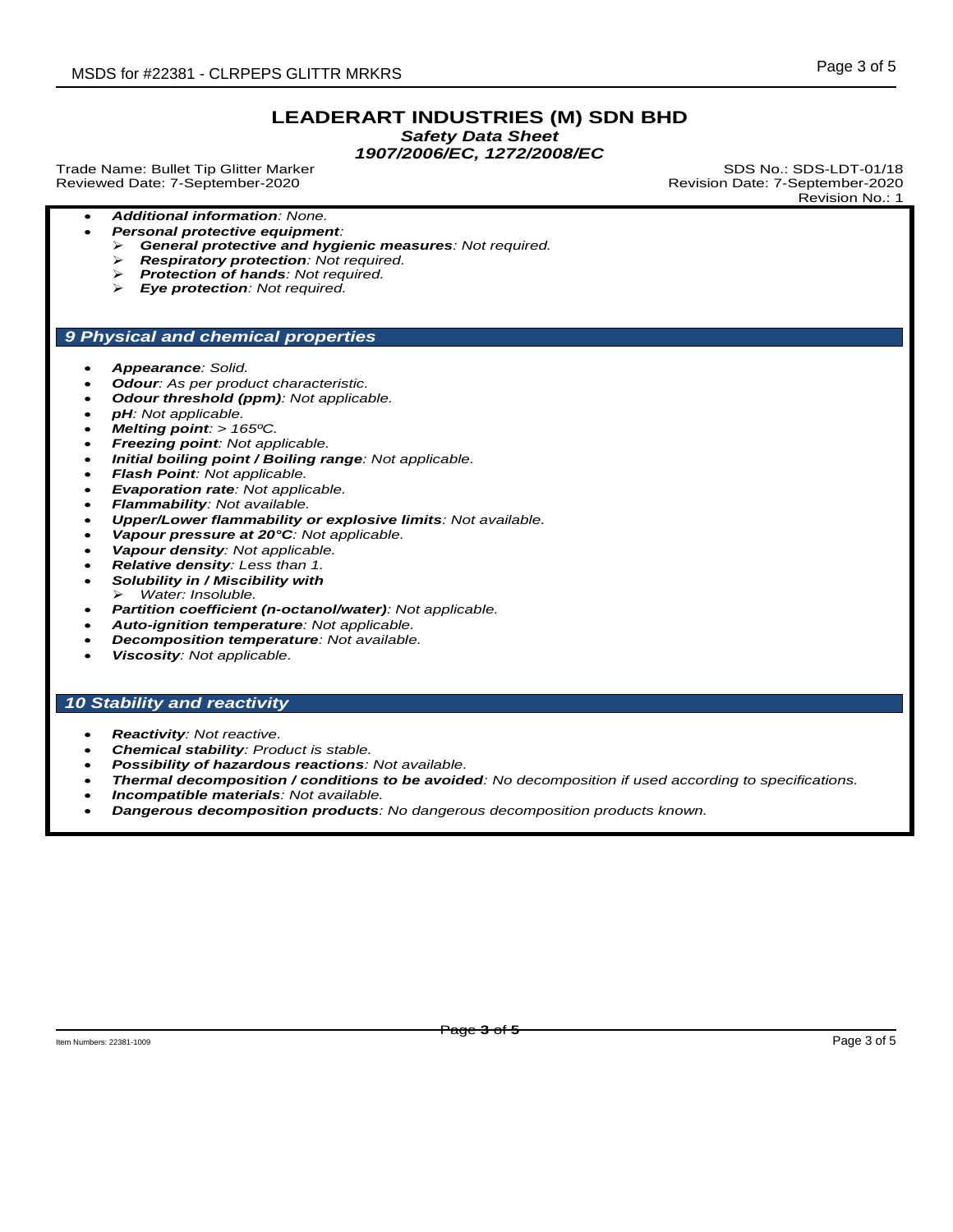*Safety Data Sheet*

*1907/2006/EC, 1272/2008/EC*

Trade Name: Bullet Tip Glitter Marker Subsection SDS No.: SDS-LDT-01/18 Reviewed Date: 7-September-2020 Revision Date: 7-September-2020

Revision No.: 1

# *11 Toxicological information*

#### *Primary irritant effect:*

- *On the skin: No irritant effect.*
- *On the eye: No irritating effect.*
- *Sensitization: No sensitizing effects known.*
- *Additional toxicological information: The product is no subject to classification according to the calculation method of the General EU Classification Guidelines for Preparations as issued in the latest version.* When used and handled according to specifications, the product does not have any harmful effects to our *experience and the information provided to us.*
- *Toxicokinetics, metabolism and distribution: No further relevant information available.*
- *Acute effect (acute toxicity, irritation and corrosivity): No further relevant information available.*
- *CMR effect (carcinogenity, mutagenicity and toxicity for reproduction): Not available.*

## *12 Ecological information*

- *Eco-toxicity: The product is not toxic.*
- *Persistence and degradability: The product is not biodegradable.*
- *Bioaccumulative potential: Floats on water. The product is not expected to bioaccumulate.*
- *Mobility in soil: No further relevant information available.*
- *Additional ecological information General notes: None.*
- *Results of PBT and vPvB assessment PBT: Not applicable.*
	- *vPvB: Not applicable.*
- *Other adverse effects: No further relevant information available.*

# *13 Disposal considerations*

- *Waste disposal method*
- *Recommendation: Place in an appropriate disposal facility in compliance with local regulations. Uncleaned packaging*
	- *Recommendation: Disposal must be made according to official regulations.*
	- *Recommend cleaning agents: Water, if necessary together with cleansing agents.*

#### *14 Transport information*

- *UN number: Not available.*
- *UN proper shipping name: Not available.*
- *Transport hazard class(es): Not available.*
- *Packing group: Not applicable.*
- *Maritime transport IMDG:*
	- *IMDG Class: Not available.*
	- *Marine pollutant: No.*
- *Transport in bulk: Not available.*
- *Special precautions: No additional remark.*